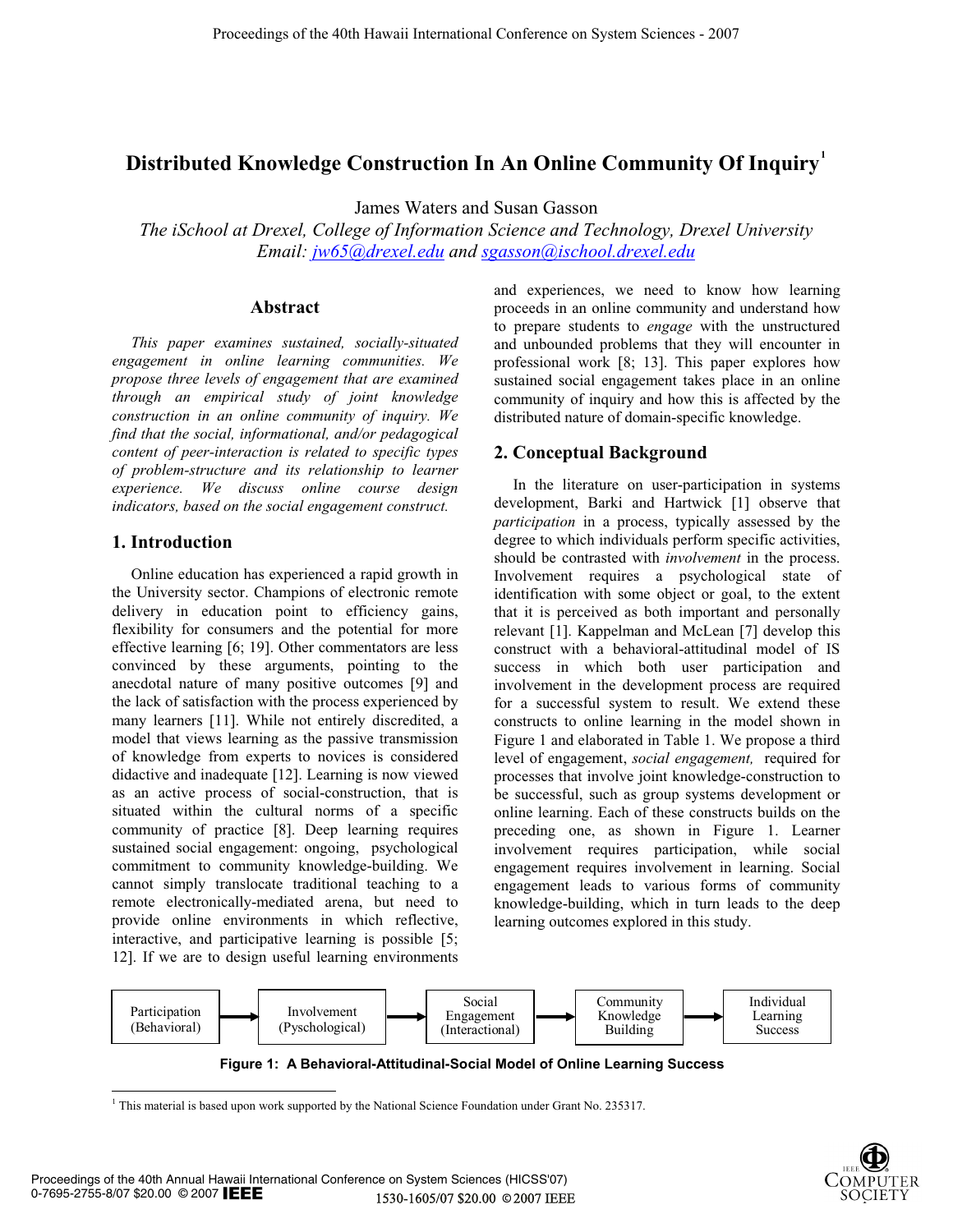**Table 1: Levels of Engagement With Learning** 

| Level                            | <b>Form of Activity</b>                                                                                          | <b>Predicted Outcomes</b>                                                                                                                                   |  |  |
|----------------------------------|------------------------------------------------------------------------------------------------------------------|-------------------------------------------------------------------------------------------------------------------------------------------------------------|--|--|
| Participatio<br>$\boldsymbol{n}$ | Observable<br>behavior that<br>denotes<br>interaction with<br>course materials<br>through passive<br>activity.   | Superficial learning,<br>resulting from the<br>acquisition of terminology<br>and content/domain<br>definitions of knowledge<br>(Externalization).           |  |  |
| Involvement                      | Behavior that<br>indicates a<br>psychological<br>state of<br>identification with<br>course objects.              | Contextually-situated<br>learning, that results from<br>the active construction of<br>knowledge within the<br>learning community.<br>(Internalization).     |  |  |
| Social<br>Engagement             | <b>Behavior</b><br>indicating<br>commitment to<br>the facilitation<br>and direction of<br>sustained<br>learning. | Deep learning, that results<br>from the active co-<br>construction of knowledge<br>with peer learners.<br>(Cycles of internalization<br>& externalization). |  |  |

#### **2.1. Learner participation in the community**

In the literature on communities of inquiry, a core model is proposed by Garrison et al. [4], who suggest three "presences" required for effective learning to take place. Cognitive presence represents the extent to which learners are able to construct meaning through communication with others. Teaching presence is indicated by the degree to which instructors provide structure and process in computer-mediated learning. Social presence results from the ability of learners to project their identity and personal characteristics into the community of inquiry [4]. A weakness of this model is that student behaviors are analyzed in courses that present relatively structured problems. In professional work, people deal with open-ended, unstructured problems that are best resolved through joint knowledge-building processes between members of the local community of practice [2; 8; 13]. When the cognitive load of course involvement is too great because multiple elements of a problem need to be assimilated simultaneously, students revert to token participation [18]. The analysis of structured problems may falsely assume a shared understanding because the problem-structure is relatively familiar to students and so they rapidly reach a consensus. This weakness locates the practical inquiry model [4] as an instructorled model of community interaction, with learner *participation* (as defined in Table 1) appearing to constitute the dominant mode of behavior. The behaviors assessed through the three modes of

community presence are largely individual rather than interactional behaviors. To prepare students for professional practice, we need online environments and processes that foster transformational thought:

*"the best way to do this is to replace classroombred discourse patterns with those having more immediate and natural extensions to the real world, patterns whereby ideas are conceived, responded to, reframed, and set in historical context." [12, p. 265]* 

In less structured problem-solving environments, students appear to be more actively involved in joint knowledge-construction [5; 12; 14]. Modes of student engagement are related to problem structure.

**Research question 1.** How do various types of problem drive different forms of participation in knowledge construction across online community participants?

### **2.2. Learner involvement in the community**

Learner involvement with a community of inquiry requires behavior that achieves a psychological state of identification with course objects. This may be indicated by engagement with debate, negotiation, or disagreements that result in the joint construction of accepted knowledge [2; 3; 8]. Learner involvement may be distinguished from participation in that students recognize, value, and reuse the contributions of their peer-learners. The result is a distributed community of knowledge, providing an ongoing resource for all its members to call upon. This requires the design of information system environments that allow community members to build a "transactive memory" of who-knows-what [10]. In face-to-face environments, knowledge-sharing is achieved through personal interactions. In an online learning environment, we need to establish a community within a short space of time, permit students to form strong social bonds, and allow them to develop knowledgeresources to support a transactive memory [5; 10; 12]. We need to understand how individual and shared perspectives build into a knowledge resource for the community and how learners use this resource:

**Research question 2.** What sequences or patterns of interaction between learners indicate learner involvement with a community of inquiry?

### **2.3. Social engagement with the community**

Social engagement is necessary for the deep learning that enables students to acquire professional expertise. Expertise is not acquired through the acquisition of domain-knowledge alone, but requires an understanding of how to apply domain-knowledge

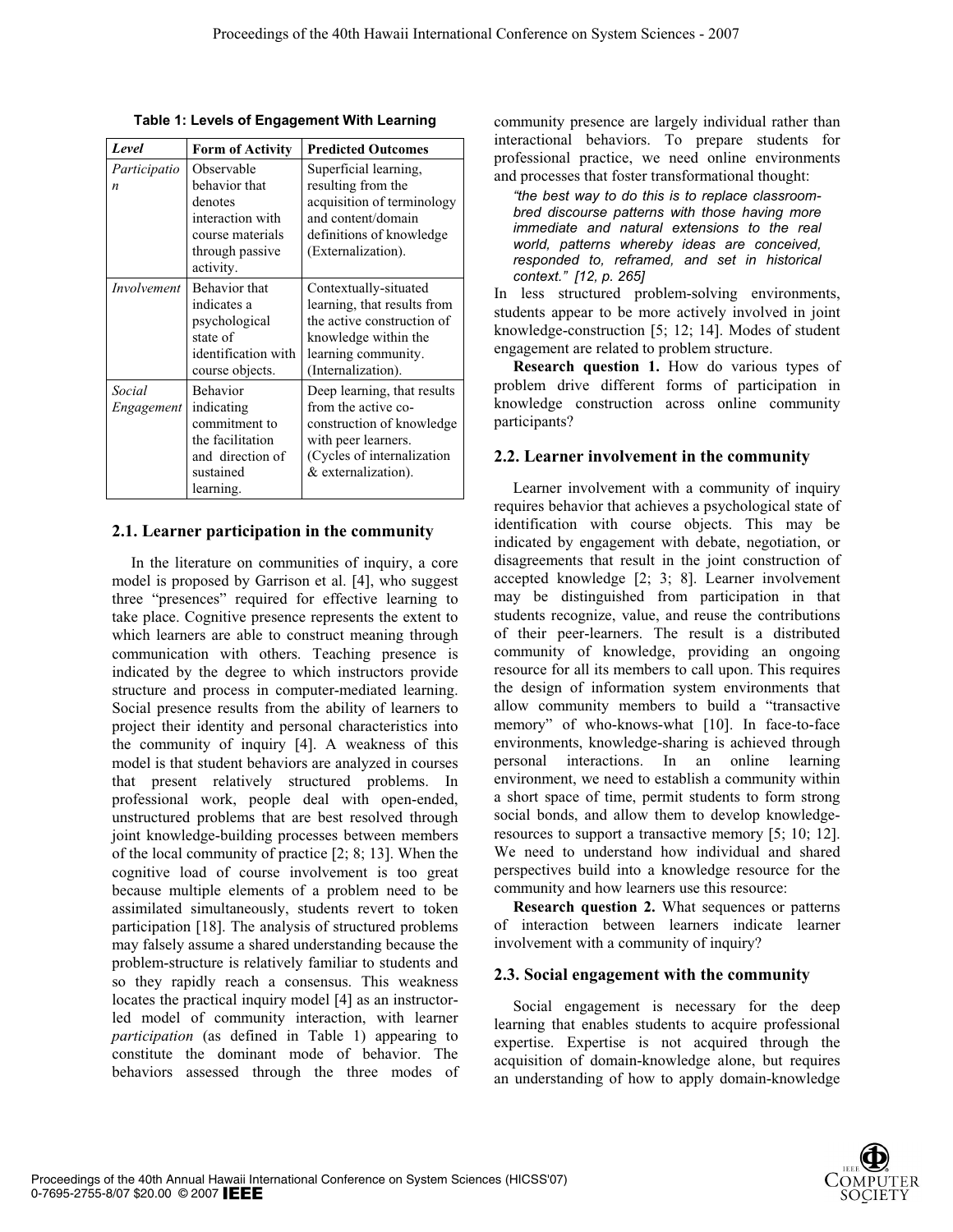within the conventions and accepted work-practices of a professional community of practice [8]. Sustained interactions with a community result in "perspectivetaking", where the individual internalizes the method and rationale of community practices, thus acquiring expertise. The individual applies this understanding to new problems, developing new understandings that are in turn externalized back into the community through processes of "perspective making", debate that develops a new community view of expert practice [2]. Deep learning results from repeated cycles of internalization and externalization that develop the understanding of both the individual and the community in tandem [2; 15]. Sustained learning involves distributed cognition, where knowledge is "stretched across" rather than shared between community members [8; 16]. Individuals only possess a partial understanding of the problem, so group problem-solving is akin to assembling a jigsaw puzzle. Each person must contribute their part of the picture without being able to comprehend the whole, which is gradually constructed through sustained debate. In this way, a community of inquiry builds a joint, yet distributed understanding of their domain of practice [2; 8; 13]. Social engagement in joint knowledge construction appears to rely on serendipity. A diverse and often unpredictable set of peer-learners guides community knowledge-building according to individual areas of expertise. This engenders high levels of ambiguity and the potential for conflicts and disagreement [12]. We have little understanding of how to encourage such exchanges of knowledge.

**Research question 3.** What learner behaviors are required for social engagement in a community of inquiry and how do we encourage such behaviors?

# **3. Research site and method**

We examined community interactions in an online, asynchronous, graduate Management of Information Systems course at a North American University. Most students had prior industry experience: the majority were employed in IS. We analyzed 997 messages posted to the course discussion board by 28 students over the 10-week course period. Each week, 3-4 questions were posted for discussion. Topics ranged from the conceptual (e.g. "What role does IT play in organizational success") to the practical ("Is there any such thing as a turnkey system?"). Students were required to post messages to the discussion board, but community interactions were not graded explicitly. The Blackboard learning-environment captured statistics such as how many students viewed messages or visited the discussion board. We analyzed the data using a grounded, qualitative analysis of posting and interaction behaviors [17]. First we categorized individual role-behaviors using the schema of Table 2, which employs eight forms of interactive role-behavior derived from an earlier study of online learning [20]. Then we analyzed interactive "threads", sequences of message-posting and response, to understand community engagement patterns. Finally, we analyzed the social networks indicated by student interactions via the course discussion board.

| Role         | Analogy     | <b>Behavior</b>         |  |
|--------------|-------------|-------------------------|--|
| Initiator    | Spider      | Initiates debate        |  |
| Facilitator  | Middleman   | Enables debate          |  |
| Contributor  | Journeyman  | Adds insights           |  |
| Peer         | Seeker      | Requests insights or    |  |
| knowledge-   |             | knowledge from          |  |
| elicitor     |             | others                  |  |
| Vicarious-   | Me-too      | Draws attention to and  |  |
| knowledge    |             | acknowledges            |  |
| acknowledger |             | contributions of others |  |
| Complicator  | Reframer    | Draws attention to      |  |
|              |             | inconsistencies or      |  |
|              |             | presents new evidence   |  |
| Closer       | Synthesizer | Summarizes models or    |  |
|              |             | results of debate       |  |
| Passive-     | Freeloader  | Makes few or no         |  |
| Learner      |             | contributions.          |  |

**Table 2: Role-Behaviors in a Community of Inquiry** 

# **4. Findings**

### **4.1. Problem Structure and Domains**

*Research question 1.* **How do various types of problem drive different forms of participation in knowledge construction across online community participants?** 

We examined how question formulation and content affected joint knowledge construction. We arrived at a distinction between good questions, where students posted a great many responses and actively responded to the posts of others, versus bad questions, where only a few students posted responses and there was little interaction or debate across the class.

Figure 2 provides a summary of the number of messages, the number of student threads generated, and the messages posted to each thread, by week and question (three questions were posted by the instructor each week, Q4 was an FAQ for assignment and course issues, when required). We analyzed questions and responses semantically, to determine why students responded to some questions more enthusiastically and with more debate than others. Some examples are presented here, to explain what makes a good or a bad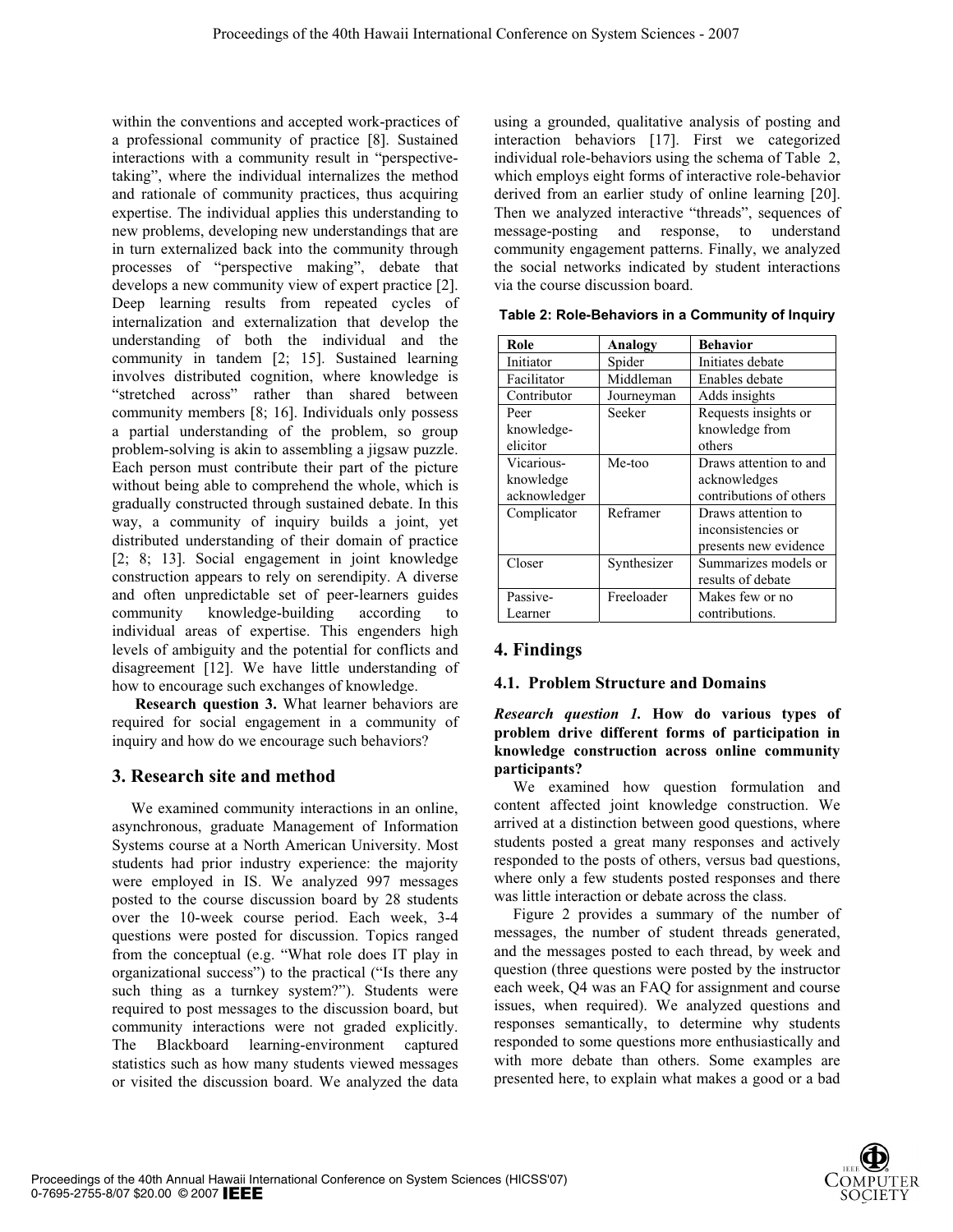question for the purposes of eliciting community knowledge-construction. The three most responded-to and interactive questions are compared to the least responded-to and interactive questions in Table 3.

#### **Table 3: Best Three Vs. Worst Three Questions, In Terms of Interactive Knowledge Construction**

|     | Posts No. of<br><b>Posters Order</b> | Week/ | No. of<br><b>Threads</b> | <b>Ouestion Topic</b>                                    |
|-----|--------------------------------------|-------|--------------------------|----------------------------------------------------------|
| 108 | 21                                   | 1/1   | 13                       | Discuss Carr's article, "IT<br>Doesn't Matter".          |
| 83  | 21                                   | 2/1   | 11                       | Discuss globalization and<br>global competition trends.  |
| 47  | 20                                   | 4/1   | 7                        | Discuss Drucker's "The<br>Next Info. Revolution"         |
| 11  | 11                                   | 1/2   |                          | Discuss critical things to<br>consider in planning IS.   |
| 11  | 11                                   | 6/1   |                          | Discuss tech. problems of<br>integrating info svcs & IT. |
| 13  | 12.                                  | 6/1   |                          | Difference between info.<br>service mgt. & data mgt.     |

#### **4.1.1. Elements of a "Good" Question**

A question appeared to have the best chance of generating a high and interactive response if it was the first question in the order for that week. Earlier weeks were more interactive (and constructive generally) than later weeks in the course, when students appeared more focused on completing course assignments. The formulation and relevance of the question to students' understanding and experience were also important.

### *Question 1 Week 1***:** *Read the two articles outlined in the syllabus, Carr, N., 'IT Doesn't Matter'; and Champy, J. 'Technology Doesn't Matter'.*

This appeared to be the most thought-provoking question of the course. This presented an open question that informed students with readings before they answered and also permitted them to call upon their personal experience with IT in organizations – an area with which they were all familiar. It was also the first question that students were asked to respond to, in this course. Many students took a sideways approach and critiqued the papers rather than answering the question directly. But there was a great deal of debate among students, with multiple examples from individuals' work experience and responses comments such as:

*Good point. I tried to say something similar in a previous response. Some companies such as SAP, PeopleSoft, etc. seem to be creating IS applications that could become commodities because many companies do the same type of general operations, BUT you made my point in that there is a large amount of customization of* 



**Figure 2: Discussion Posts By Week & Question** 

1 2 3 4 5 6 7 8 9 10

*these applications to a specific companies processes. These applications could not become commodities because of this.*

There were also a great many variations on

0

*IT had \*better\* matter. That's how most of us make our living!* 

*Question 1, Week 2: How are trends such as globalization, increased competition and improved information availability affecting how we compete and how can IS help?* 

This question provoked the second most enthusiastic response. It contained four elements that students could discuss or combine: globalization, increased competition, improved information availability, other IS trends. As for the first question, it appeared that students were able to make use of their own experiences in answering the question, as they were all familiar with the impacts of such trends. Of particular interest was the extent to which students related this to their career prospects (as they did in question 1). The topic of offshore-outsourcing formed a significant thread for this question, generating 26 messages that involved over half the class in debate.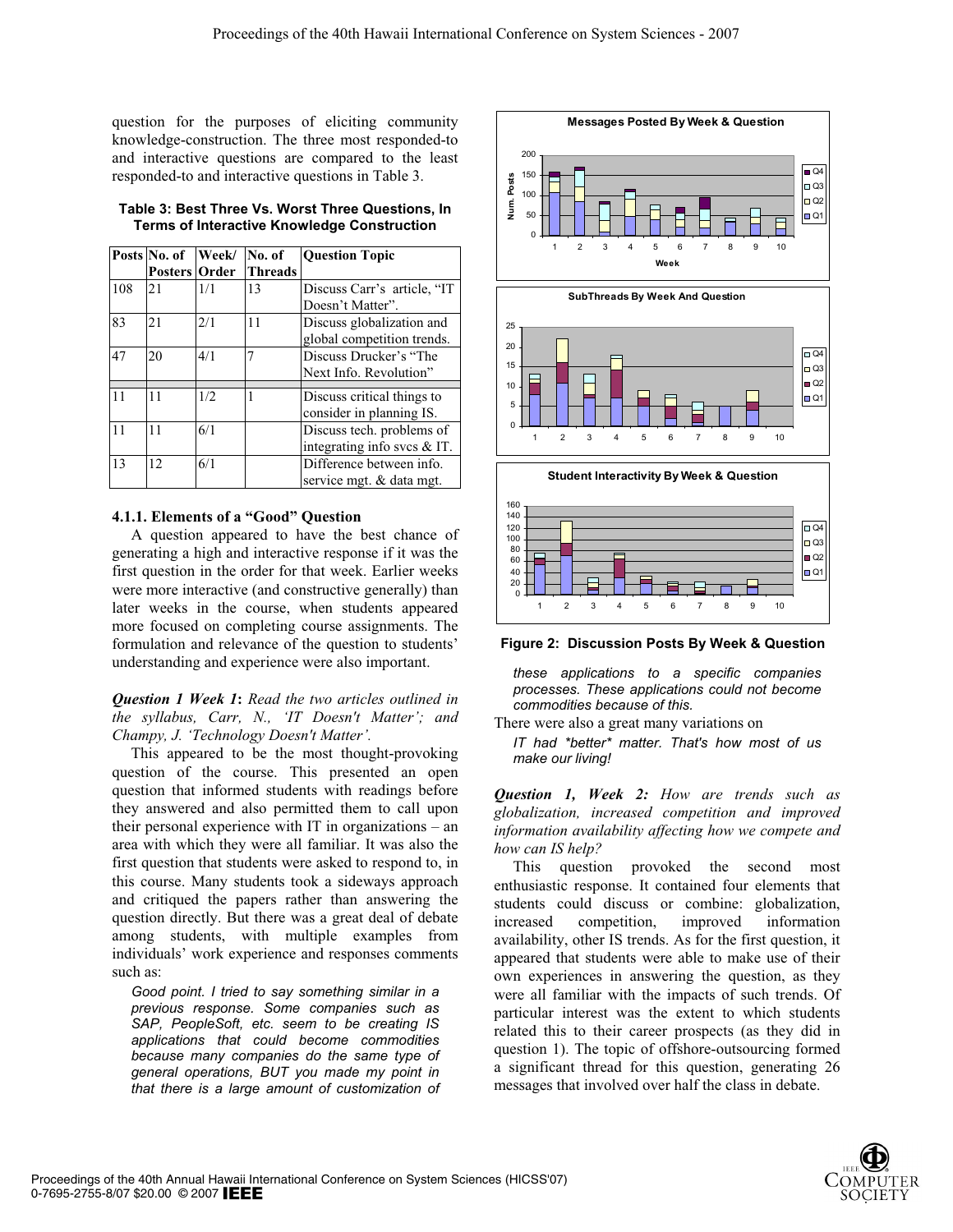*Question 1, Week 4***:** *I have set two readings by Peter Drucker: "The Next Information Revolution" and "Beyond The Information Revolution". What do you think are the main points that Peter Drucker is making and do you think he is right?* 

Like the most popular question, this question referenced two thought-provoking articles. Students could draw on their own experience, or discuss the content of the articles (or both). The topic was open but also directed, in that Drucker argues for a specific interpretation of historic events that relate to changing demand for expertise. Students related this question to questions set in weeks 1 and 2 to debate the future of their profession – a topic of intense interest to them. This generated popular threads, such as a comparison between  $15<sup>th</sup>$  century printing families and the Recording Industry Association of America's attempt to stop their business models being undermined by digital music technology. Students were able to call on personal experiences to generate deep insights:

*I have a distinct memory of someone that I was working with at Y Corp. lamenting that the coming of the world wide web would commercialize the whole thing and ruin it. That was in 1993. … although I somewhat agree, I think that so many useful tools have also come about that the commercialization is just part of the bad with the good -- like Google, it's great! … I think Google's mantra, "know your customer" will indeed help them to survive.* 

### **4.1.2. Elements of a "Bad" Question**

A question appeared to generate a low and noninteractive set of responses if it followed a highlyinteractive question, if it was cognitively complex (containing multiple parts that needed to be considered in turn), or if students possessed little personal experience to which to relate the question and so had to deal with the topic in abstract. Questions in later weeks were also less interactive and constructive than earlier weeks, indicating a decline in engagement as the assignment workload (and fatigue) increased.

*Question 3, Week 1: How should we plan to use IS, taking into account business pressures, organizational responses and supporting critical response activities? What are the most critical things to consider, in planning for IS? What issues and elements have caused you problems, because you failed to anticipate them?* 

This appeared too big and complicated for a second question especially as students had just discussed the epic "Does IT matter?" question" which seemed to have exhausted them. In attempting to elucidate and

guide the students in their discussion of this question, the instructor also appeared to close off discussion of topics that might have interested students. Only the more experienced students on the course (in terms of expertise and length of IT work-experience) attempted to post a response to this question.

*Question 4, Week 6: What are the technical problems of integrating information services and IT systems and can a corporate information or data portal solve some of these problems?* 

This question followed three related, technologyfocused questions and presented the highest cognitive load as it required students to relate an abstract course concept to practical IT management. This type of question may have been difficult for those who were not familiar with data portals. The main posters appeared to be those with most IT work-experience.

*The greatest technical difficulty in integrating IS and IT is incompatible file structures. … Using a web based portal can provide a user on a Wintel system to access data on a UNIX system. However, this doesn't solve the problem of how to archive or store data for the long term. … We will probably rely on some sort of a solution that utilizes a mix of XML tags for searching, and PDF for long term data archive.* 

Follow-up postings were largely didactive, possibly to cover the insecurity of those with less experience. There was no debate between students.

*Question 3, Week 6*: *What is the difference between managing information services and managing data?* 

A question concerned with differences between data and information could have been expected to generate a good response. If there had been fewer questions (3), or if this one had appeared first in the order, it might have done so. But students seemed to interpret this in a narrow way. There were a couple of rich responses, posted by managers with responsibility for managing cross-functional systems, for example:

*I used to work at one of the largest health insurers in the nation. … The structure generally goes like this - OLTP (transactional, line of business) systems feed data to data warehouses and/or data marts. There are multiple warehouses and a gazillion marts. Many of those warehouses/marts deal with healthcare provider data (e.g. billing address for a doctor). Suffice it to say that quality industry-wide is typically pretty poor. One doctor may have three or four different ID's in a claims payment system. That physician could theoretically submit the same claim four times (and get paid four times!) using each identifier. One would think that a national registry uniquely identifying all providers in the country*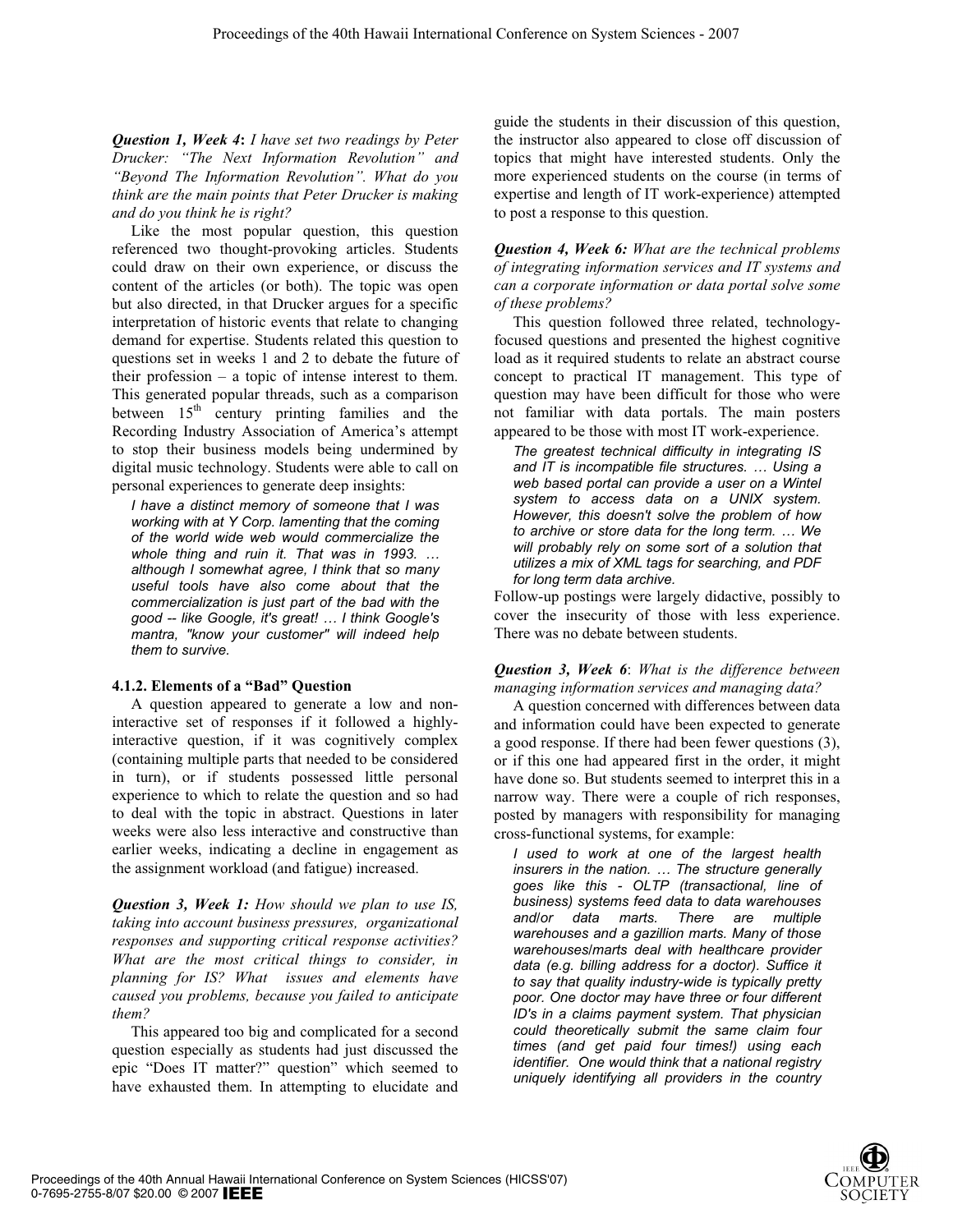*would solve this problem. Unfortunately, this type of system doesn't exist. Data by itself isn't useful.* 

The rest of the class appeared to decide that they had no relevant experience to add and adopted the mantra that "managing data is part of managing information". Unusually for this group, there was no discussion between class members on this question. Other posts were unusually didactive or abstract with no examples.

### **4.2. Community Patterns of Interaction**

### *Research question 2.* **What sequences or patterns of interaction between learners indicate learner involvement with a community of inquiry?**

We categorized students' messages in threads of discussion as belonging to one of the eight behavioral types categorized in Table 2. We then classified thread-messages on a second dimension, that examined whether they were displaying behaviors that could be said to indicate course participation, involvement, or engagement (as defined in Table 1). From this analysis, we obtained a profile of each student's behavior, for each week of the course.

Some students exchanged social messages from the outset, revealing personal details and constructing a strong social network from week 1 by constantly interacting with others. Sample comments were "How interesting that you work for X/come from Y. I had a cousin/friend/job there …". Prolific interactors attempted to create connections even when there was little common ground. Less experienced students posted less personal messages and responded to messages directed to them briefly if at all. Their behavior appeared to be more directed towards interactions with the instructor and formal course materials. They responded to messages but did not initiate social contacts. We detected at least two "productive" thread exchanges (having >= 5 interaction messages) for each week's topic. In the more productive debates, community members appeared to construct a "knowledge map" by debating a stream of related ideas through repeated interactions. Threads without a complicator message tended to peter out rapidly (in 2-4 messages between 2-3 students). Those with a complicator message lasted between 5 and 20 messages, with an average of 8 posts and 6 contributors per thread. The behavior of frequent posters of facilitator, peer-acknowledgement and complicator messages appeared productive in terms of popularity, shown in Figure 3.

The most frequently-read messages were posted by community members who frequently interacted through the more socially-oriented role-behaviors, either in peer exchanges, or in community-broadcast



**Figure 3: Popularity of students by role-behaviors** 

messages that highlighted another's ideas. These students appeared to possess most experience in professional work and in prior online courses (inferred from personal information revealed by posters).Volume of postings also contributed to popularity. Students who posted more messages tended to have more reads per week. Students who posted fewer messages tended to have more reads per post, as shown in Figure 2. This indicates that the community members generally sought out a variety of opinions in constructing their "internal-reality knowledge". A typical sequence of discussion-thread interactions is shown in Table 3. These message extracts demonstrate how knowledge was co-constructed through student debate around a theory or model applicable to the problem. The key element appeared to be a student becoming inspired by a broadcast message and in turn developing the other student's argument, which encouraged further debate.

The turning-point that generated interactive debate leading to community knowledge construction was generally provided by the second or third contributor to a thread, who *complicated* the debate. In the example above, the second poster attempts to construct a theory-of-action that explains the phenomena observed by the first student. This student attempts to articulate and externalize a new model of the problem, encouraging other students to add to the model in turn and *complicating* the debate. The debate might then be developed through a question to clarify an earlier point (peer-knowledge-elicitation), or by a vicarious acknowledgement that agreed, disagreed, or otherwise drew the attention of others to another student's ideas. A third or fourth poster would complicate debate with a new example, or facilitate wider debate by questioning the model.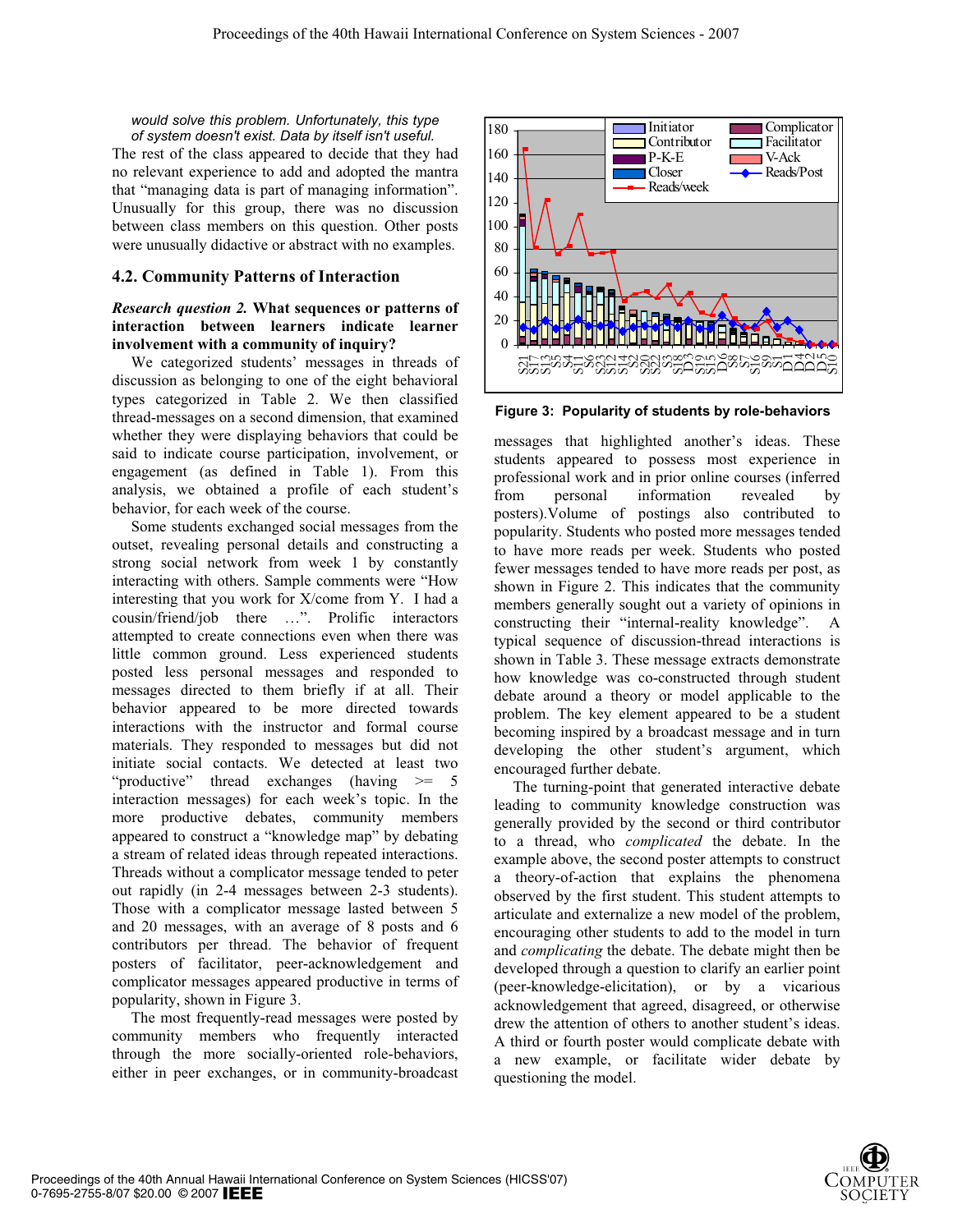#### **Table 3: Example of a Message-Thread Sequence**

| The value chain model doesn't fit today's business model The correct sequence should put marketing S4<br>and sales in the first place. Manufacturing, storage, distribution should rely on customer orders                                                                                                                                                                                                                                                                                                                                                                                                                                                                                         | A11 | Contributor                               |
|----------------------------------------------------------------------------------------------------------------------------------------------------------------------------------------------------------------------------------------------------------------------------------------------------------------------------------------------------------------------------------------------------------------------------------------------------------------------------------------------------------------------------------------------------------------------------------------------------------------------------------------------------------------------------------------------------|-----|-------------------------------------------|
| The value chain bugged me, too, when I first read it. On reading it again the light dawned. The text is $ S11 $<br>only showing one version of the value chain, when in fact there are several. Which one is applicable to<br>a business depends on their business model.  I am most familiar with engineer-to-order (ETO) which<br>is generally for very large, expensive, and one-of-a-kind items like ships, communications satellites,<br>and power plants For ETO I would definitely place "Design" as a primary value chain activity (rather<br>than secondary as part R&D)  R&D involves discovery of new design techniques, design for a<br>customer order uses already proven techniques. | S4  | Complicator                               |
| I just showed my value chain bias too - I only talked about models that create a product. I imagine there S11<br>are a whole 'nother set of v-c.'s for companies that provide services in different ways.                                                                                                                                                                                                                                                                                                                                                                                                                                                                                          | S4  | Peer-Know.<br>Elicitor                    |
| I think it is also difficult to understand the value chain because we are reading it from a static S12<br>standpoint. Depending on what phase the product is in, <i>i.e.</i> is it new and the first batch is being<br>processed, has it been around for a while. I would certainly like to see #4, Marketing & Sales to be first<br>or second. If initial market studies were unfavorable and potential customers did not respond favorable<br>to my product, I certainly would not want to invest heavily in the incoming materials. I think this is<br>where we could begin to look at IS in assisting with our supply chain.                                                                   |     | S11 Complicator                           |
| I agree with S12. Product maturity is not so relevant in an ETO world because most end items are built \$11<br>only for one sale. But in a typical retail world I can see how there would be differences based on<br>product maturity.; The text's value chain almost looks like it is for a brand new product                                                                                                                                                                                                                                                                                                                                                                                     |     | S <sub>12</sub> Vicarious<br>Acknowledger |
| I have to go the other way. To me, the text's value chain seems best suited for an established product. S13<br>As others have observed, there is no initial step where the need for the product is determined. That<br>seems to imply a known demand that is being met.  S11 made some great points about different<br>delivery processes. I think this model could be used for all of those.                                                                                                                                                                                                                                                                                                      |     | S11 Facilitator                           |
| I've been doing some thinking in this area. Education is different in many respects from manufacturing S9<br>I got the sense that there is a kind of chicken/egg thing going on with the value-chain model.<br>Without sales there is no need for inputs, but without manufacturing, etc. there is nothing to sell. Unless<br>products are marketed, there is no sales. So it's circular.                                                                                                                                                                                                                                                                                                          | All | Closer                                    |

### **4.3. Encouraging Social Engagement**

### *Research question 3.* **What learner behaviors are required for social engagement in a community of inquiry and how do we encourage such behaviors?**

We analyzed social networks of joint-knowledge construction for each week (a sample is presented in Table 4). We examined threads of debate, identifying pairs of knowledge-exchangers, to derive sequences of "from-to" dyads for each question (the poster and an identified recipient or a peer-learner whose ideas were acknowledged). The number of interactions between two individuals provides a "strength" of relationship, indicated by line-thickness in the sociograms below. The degree of social engagement across coursemembers is indicated by the size of the network core.

**So What?** A good question has a large core of learner interactions, with strong social ties. This indicates that a majority of course-members are engaging in cycles of knowledge construction through repeated interactions. A poor question has a weak core, with many isolated students and few interactions. This indicates that the question is too complex or abstract, presents a high cognitive load, is poorly related to students' experience, or poorly-related to the vicarious experience available from course materials. Even the most prolific social engagers fail to engage with these questions.

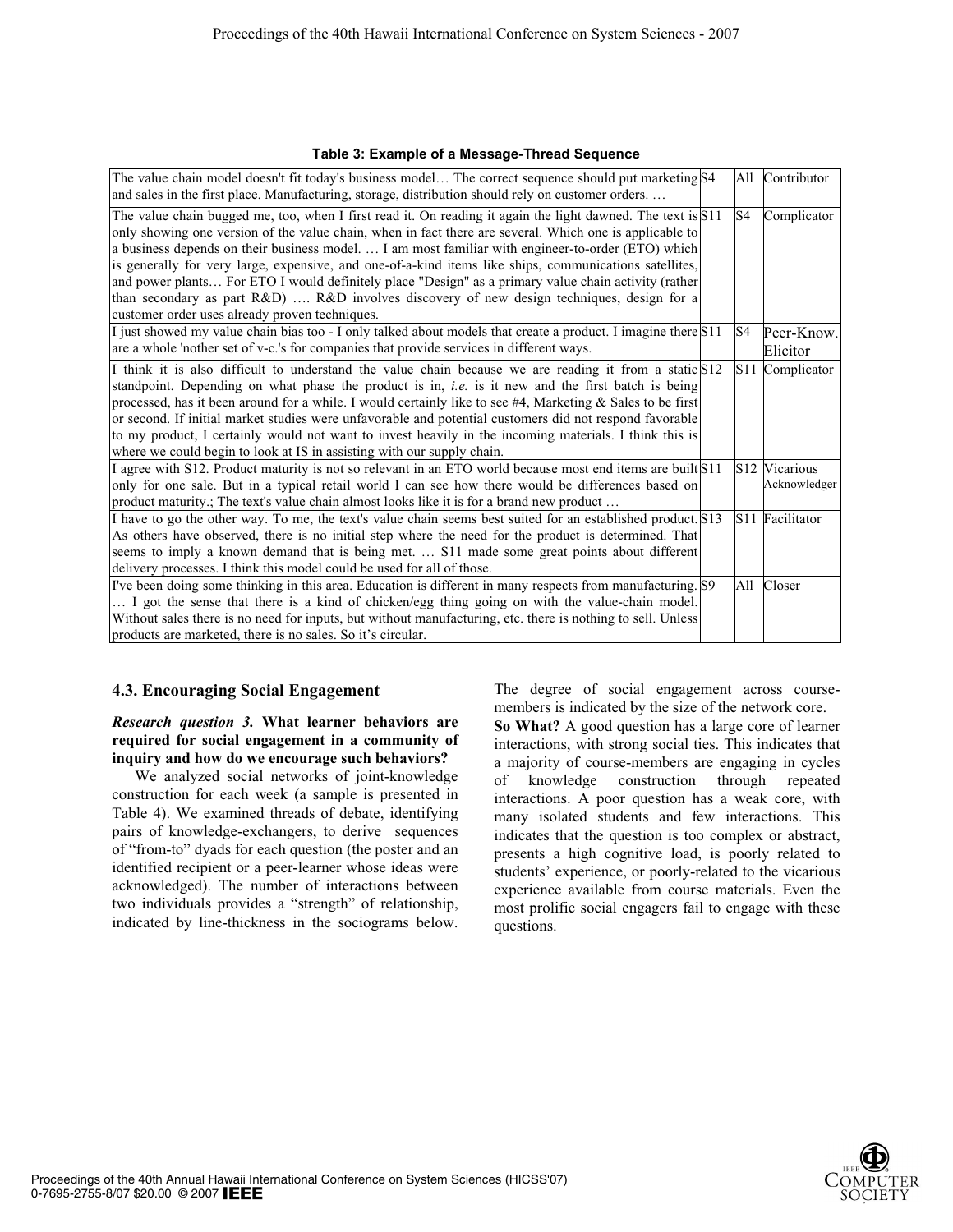|                                                                        | <b>Good Question #1.</b> Week $1 - Does IT matter?$                                                                                                                                                                                                                                                                                                                                                                                                                                                                                                                                      |
|------------------------------------------------------------------------|------------------------------------------------------------------------------------------------------------------------------------------------------------------------------------------------------------------------------------------------------------------------------------------------------------------------------------------------------------------------------------------------------------------------------------------------------------------------------------------------------------------------------------------------------------------------------------------|
| S20                                                                    | What is happening here? 18 of the 23 students are involved in<br>mutual message sending in that they are either responding<br>directly to another members post or creating a post that stimulates<br>a direct response. At the center of this network there is a core of<br>active posters S21, S11, S17, S23, S6, D6, S12, S5, S13 and S20.<br>Of these S21, S17, S23 and S11 are the most active. This is a<br>fairly democratic network: several individuals are responding to<br>several others on the same question and there is no clique<br>behavior, as there is in later weeks. |
| $\bullet$ S9<br>S10                                                    | <b>Good question #2.</b> Week $4$ – Discuss Peter Drucker article,<br>"The Next Information Revolution".                                                                                                                                                                                                                                                                                                                                                                                                                                                                                 |
|                                                                        | <b>What is happening here?</b> Overall involvement is lower than the<br>week 1 question, with many members content to simply post<br>broadcast posts. However there is an active network of members<br>at the center: S12, S4, S5, S21, S11, S17, D6, S20, S19 and<br>S13. These are mutual responders who keep a momentum going<br>by encouraging each others posts. We can see cliques beginning<br>to form, such as the strong ties between S14 and S5 And S4 and<br>S21 (indicated by line thickness).                                                                               |
| Instr                                                                  | Average Question #1. Week. 3, Travel Industry Case                                                                                                                                                                                                                                                                                                                                                                                                                                                                                                                                       |
| S21<br>S12<br>S22                                                      | What is happening here? This is a typical question with 30<br>messages (mean) and with the thread occupying 35% of the posts<br>for that week $-$ i.e. the thread has a number of messages<br>proportional to the total messages for that week (there were three<br>questions). Here we can see a small but fairly compact network<br>with S21 at the center but with other key members such as S11,<br>S20 and S23 making their typical contributions. Already by week<br>3 the number of mutual posters has fallen to a small core.                                                    |
|                                                                        | <b>Average Question #2.</b> Week $4$ – How do we manage the chicken                                                                                                                                                                                                                                                                                                                                                                                                                                                                                                                      |
|                                                                        | and egg situation between changing business processes vs.<br>changing IS use?                                                                                                                                                                                                                                                                                                                                                                                                                                                                                                            |
| S13<br>$\mathbb{S}^{17}$                                               | What is happening here? This pattern is similar to the pattern for<br>the week 3 Travel Industry case, although inter-member ties are<br>stronger. S21 is at the center as before. S11 does not play an<br>important part, but S12, S17 and S23 conduct several mutual<br>post-interactions. The core size is the same for week 3 and 4<br>questions even though members at the core are slightly different.                                                                                                                                                                             |
| $\bullet$ <sup>S11</sup><br>4.0<br>S <sub>17</sub>                     | <b>Bad Question #1.</b> Week $6$ – Technical problems of integrating<br>information services and IT.                                                                                                                                                                                                                                                                                                                                                                                                                                                                                     |
| $\bullet$ sz<br>$\frac{S14}{4.0}$<br>S <sub>23</sub><br>S <sub>6</sub> | What is happening here? Very few members post at all and<br>most messages are broadcasts – some clique activity but even this<br>is not as strong as normal. Less than 50% of members make any<br>kind of a post.                                                                                                                                                                                                                                                                                                                                                                        |
| 4.0<br>S20                                                             |                                                                                                                                                                                                                                                                                                                                                                                                                                                                                                                                                                                          |

### **Table 4: Question structure related to degree of social engagement in community knowledge-building**

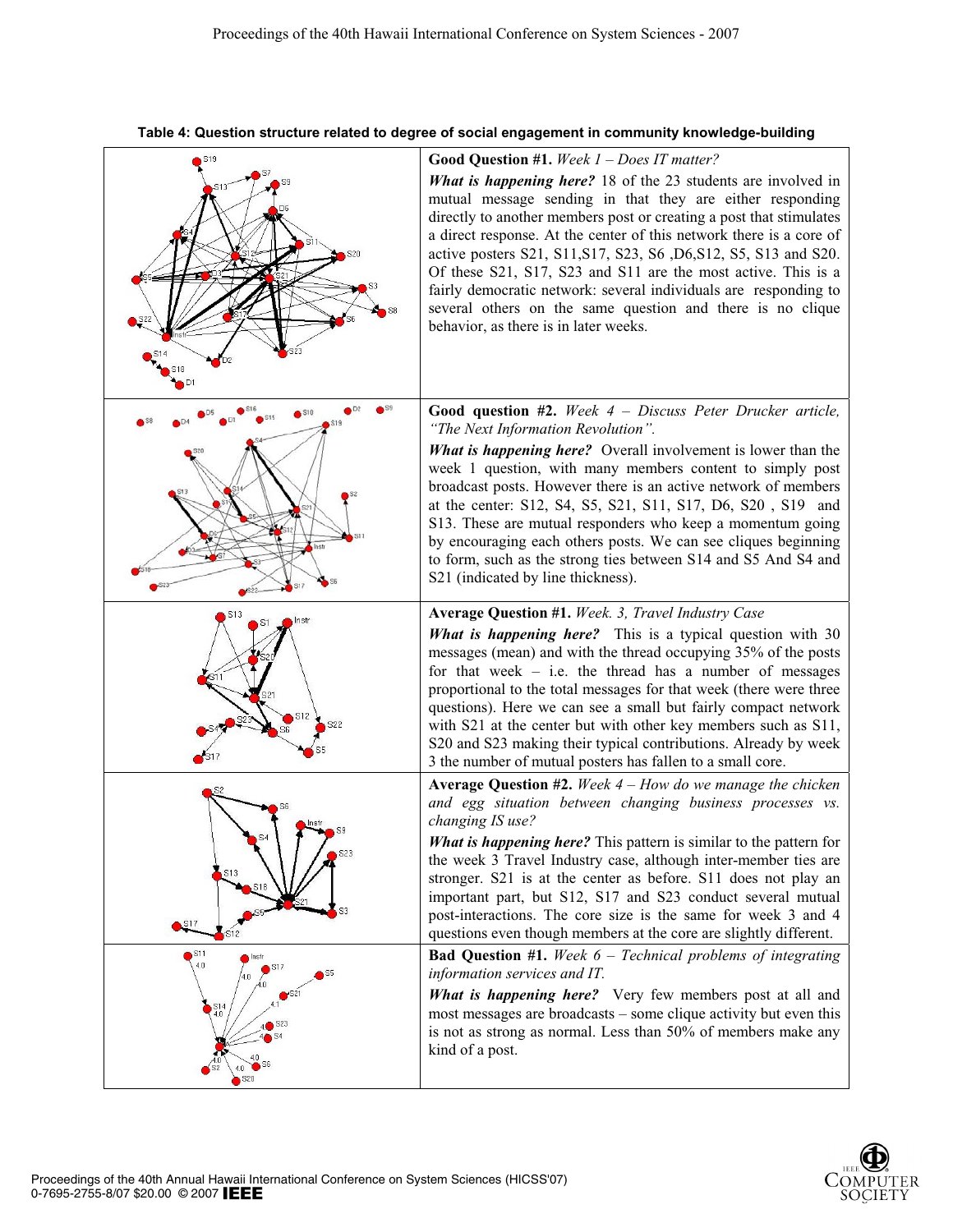**Table 4** *(contd.)***: Question structure related to social engagement in community knowledge-building** 



# **5. Discussion of findings**

# **5.1 Learner participation in community**

We see the need for two conditions for learner participation in a community of inquiry. The first is that the course reward system must provide incentives for different forms of participation. In this case, observable participation was rewarded with a grade percentage, but enthusiastic and frequent participation was also made an explicit part of the reward system by specifying that the quality of contributions would be assessed. The second condition for participation appears to be that students can relate course questions and topics to their prior experience or existing knowledge. When the cognitive load of responding exceeds the perceived reward (i.e. when the number of points lost is not seen as worthwhile for the additional research effort required to extend the individual's internalized knowledge schema), students will fail to participate or will participate in a token manner. This extends cognitive load theory to online learning [18].

# **5.2 Learner involvement in community**

For learners to become involved with the community of inquiry, a course needs to provide the conditions required for students to identify psychologically with course objects and goals [1]. Individuals must be able to engage with the joint construction of communal models to guide problem resolution. It appears that a key condition for this is that someone complicates the community model early in a debate, providing a turning-point that causes the group model to evolve [2]. The mechanisms observed here are deeper than simple complication. In effect the taken-for-granted model adopted by community members needs to be exposed as inadequate, requiring students to engage with collectively framing a new model. This requires topics and questions to be set that call upon the known

expertise of at least some of the community members, so they may adopt a complicator role-behavior. If a learner does not adopt this role, the instructor must, triggering a breakdown of assumptional knowledge by suggesting inconsistencies and inadequacies of the taken-for-granted model.

## **5.3 Social engagement with community**

Social engagement has been demonstrated through an analysis of the detailed learner interactions and the core network of "thought-leaders" whose ideas guide, facilitate and complicate cycles of interaction. These appear to follow a pattern of internalization, where individuals make sense of information from others to develop their internal model of reality, and externalization, where individuals further develop the community model of reality [2; 15]. Sustained cycles of interaction require students to co-construct a shared knowledge-base over time. It would appear that this is contained within the personal memories of a core set of individuals (the thought-leaders), who constitute a distributed knowledge-base for the community. Because of their prior experience and their expertise in related domains of practice, these individuals appear to replicate successful patterns of behavior learned from participation in other communities. These "key players" have developed the ability to recognize each others' expertise rapidly, developing a clique of contacts with whom they interact. The clique appears to strengthen as the course progresses. Other community members access this distributed knowledge-base through regularly reading the messages contributed by core community members, but engage in little interactive debate with these community "experts". Members of the community appear to rapidly develop a shared model of *whoknows-what* that permits individuals to locate knowledgeable sources of information with minimal